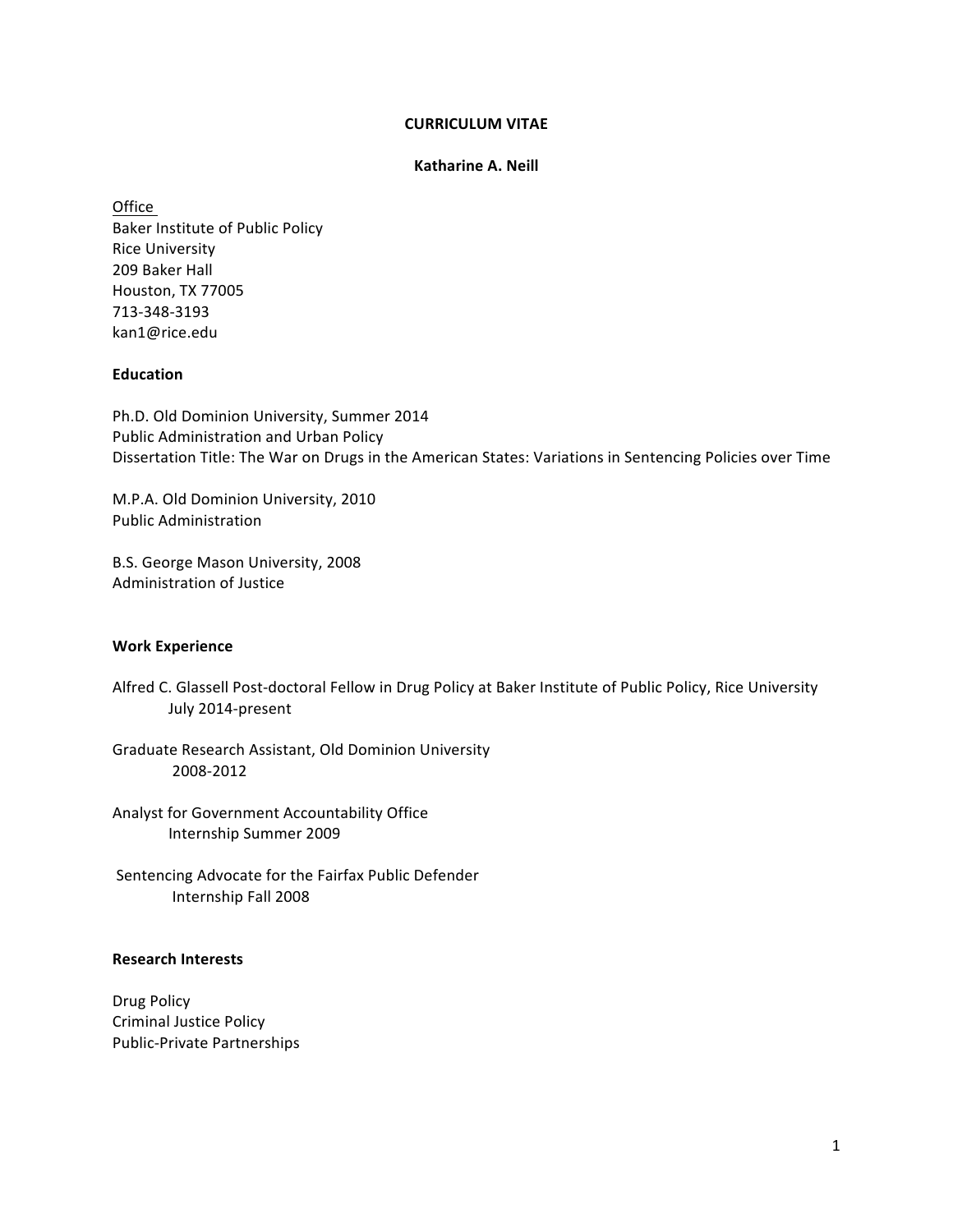# **Publications**

# *Refereed!Articles*

Neill, Katharine A. Forthcoming. Tough on Drugs: Law and Order Dominance and the Neglect of Public Health in U.S. Drug Policy. World Medical & Health Policy.

Neill, Katharine A., Yusuf, Wie, & Morris, John C. Forthcoming. Explaining Dimensions of State-Level Punitiveness in the United States: The Roles of Social, Economic and Cultural Factors. *Criminal Justice Policy!Review.*

Ward, Kevin, Miller-Stevens, Katrina, & Neill, Katharine A. Forthcoming. Public Service Motivation Theory in a Nonprofit Context: An Exploratory Study of Nonprofit Board Member Motivations. *Journal of Nonprofit!Education!and!Leadership.*

Yusuf, Wie, & Neill, Katharine A. (2013). State Energy-based Economic Development Policies and Examples: A Research Note. *Economic Development Quarterly, 27*(3), 240-249.

Yusuf, J., Jordan, Meagan, M., Neill, Katharine A., & Hackbart, M. (2013). For the People: Financial Accountability, Transparency, and Popular Financial Reporting Practices of Local Governments. *Public Budgeting and Finance, 33*(1), 95-113.

Neill, Katharine A. (2012). The Gap Problem: Socioeconomic Inequalities and their Significance for the Democratic Ideal. Administrative Theory & Praxis, 34(2), 255-271.

Neill, Katharine A., & Morris, John C. (2012). A Tangled Web of Principals and Agents: Examining the Deepwater Horizon Oil Spill through a Principal-Agent Lens. *Politics & Policy, 40(1), 629-656*.

# *Book!Chapters*

Neill, Katharine A., & Gable, M.G. (2012). The Corrections-Commercial Complex: A High Stakes, Low Risk Business. In The Many Facets of Prison Privatization, edited by John C. Morris and Byron Price, (89-115), Praeger Publishing.

Neill, Katharine A., Morris, John C., & Price, Byron E. (2012). Conclusion Vol. I In The Many Facets of *Prison Privatization*, edited by John C. Morris and Byron Price, (255-262), Praeger Publishing.

# *Other!Publications*

Neill, Katharine A., Resnick, Sara, & Wilson-John, Wendi. (2013). Community Capacity Study for Hampton Roads, Virginia. Prepared for the Fleet and Family Support Program, United States Navy.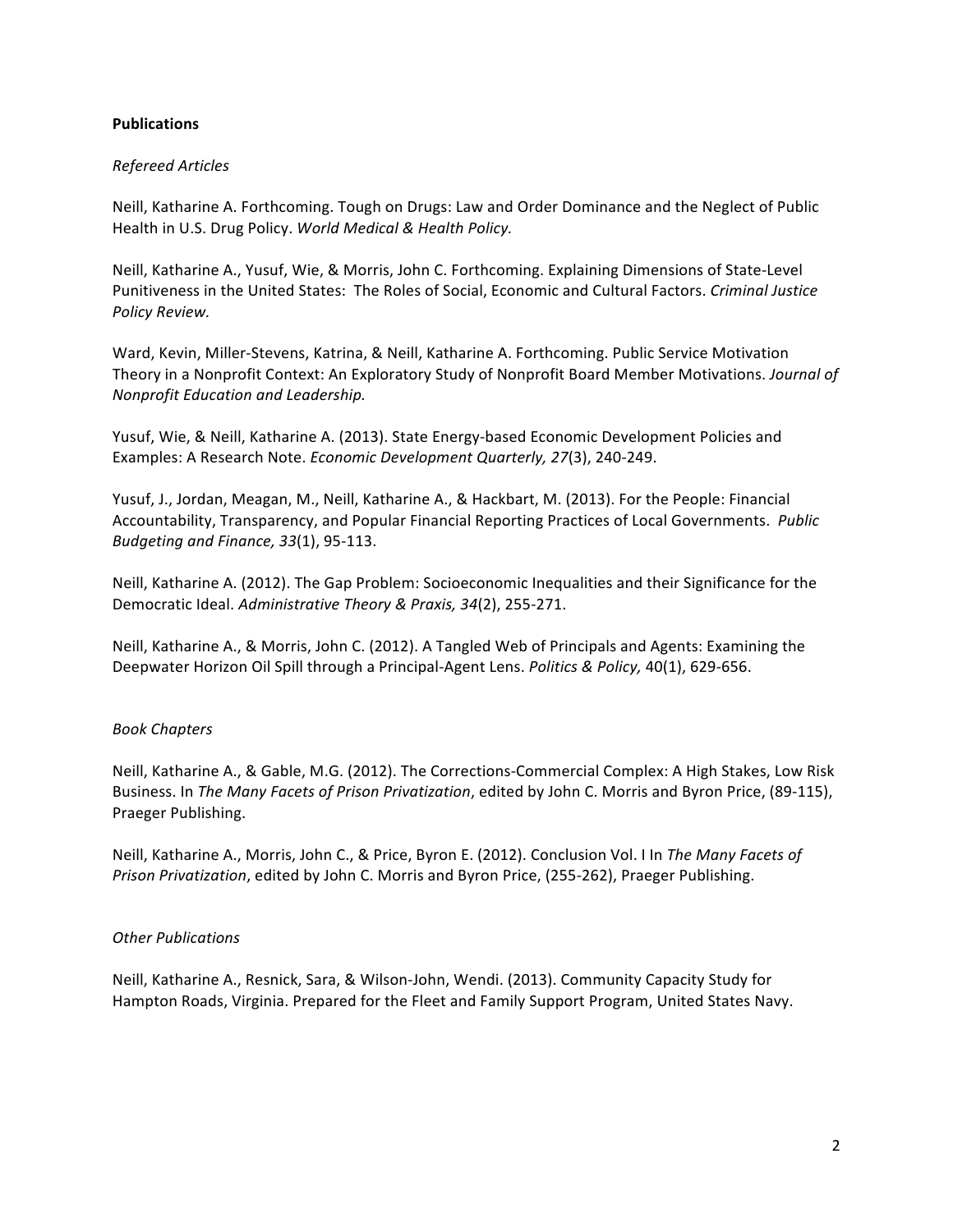## *Articles!under!Review*

Yusuf, Wie, Neill, Katharine A., St. John, Burton, Ash, Ivan, & Mahar, Kaitrin. The Sea is Rising... but Not onto the Policy Agenda: A Multiple Streams Approach to Understanding Sea Level Rise Policies. Revise & Resubmit at *Environment and Planning C: Government & Policy*.

# **Conference'Papers**

Neill, Katharine A. *Drug Policy in the American States: The Dominance of a Law and Order Policy Model* Paper presented at the Annual Forum on Drug Policy at Roosevelt University, Chicago, IL, April 4, 2014.

Neill, Katharine A., Resnick, Sara, Wilson-John, Wendi M., Miller-Stevens, Katrina, Vandecar-Burdin, Tancy, & Morris, John C. *Transitioning from Military to Civilian Life: An Exploration of Community Capacity to Meet Service Members' Needs.* Paper presented at the annual conference of the American Society for Public Administration, Washington, D.C., March, 2014.

Neill, Katharine A., Yusuf, Wie, & Morris, John C. Predicting Punitiveness across the United States: An *Exploratory Analysis.* Paper presented at the annual conference of the Southern Political Science Association, Orlando, FL, January 2013.

Ward, Kevin, Miller-Stevens, Katrina, & Neill, Katharine A. *Motivated to Serve: A Public Service Motivation Perspective on Nonprofit Board Membership.* Paper presented at the annual conference of the Association for Research on Nonprofit Organizations and Voluntary Action, Indianapolis, IN, November 2012.

Neill, Katharine A., & Morris, John C. A Tangled Web of Principals and Agents: Examining the Deepwater *Horizon Oil Spill through a Principal-agent Lens. Presented at Presented at the Southeast Conference of* Public Administration, Coral Springs, Florida, October 4, 2012.

Yusuf, Wie, Neill, Katharine A., St. John, Burton, & Ash, Ivan. *The Sea is Rising... but Not onto the Policy* Agenda: A Multiple Streams Approach to Understanding Sea Level Rise Policies. Presented at Presented at the Southeast Conference of Public Administration, Coral Springs, Florida, October 4, 2012.

Saint John, Burton., Yusuf, Wie, Ash, Ivan, & Neill, Katharine. *Virginia Legislators' Knowledge, Awareness,* and Perceived Risks Concerning Sea Level Rise. Presented at the Culture, Politics, and Climate Change International Conference. 2012.

Neill, Katharine A. *Military Affiliation and Ideological and Policy Attitudes: Is there a Connection?* Presented at the Southeast Conference of Public Administration, New Orleans, Louisiana, September 21, 2011.

Neill, Katharine A. *The Gap Problem: Socioeconomic Inequalities and their Significance for the Democratic Ideal.* Presented at the Public Administration Theory Network Conference, Norfolk, VA, May 21, 2011.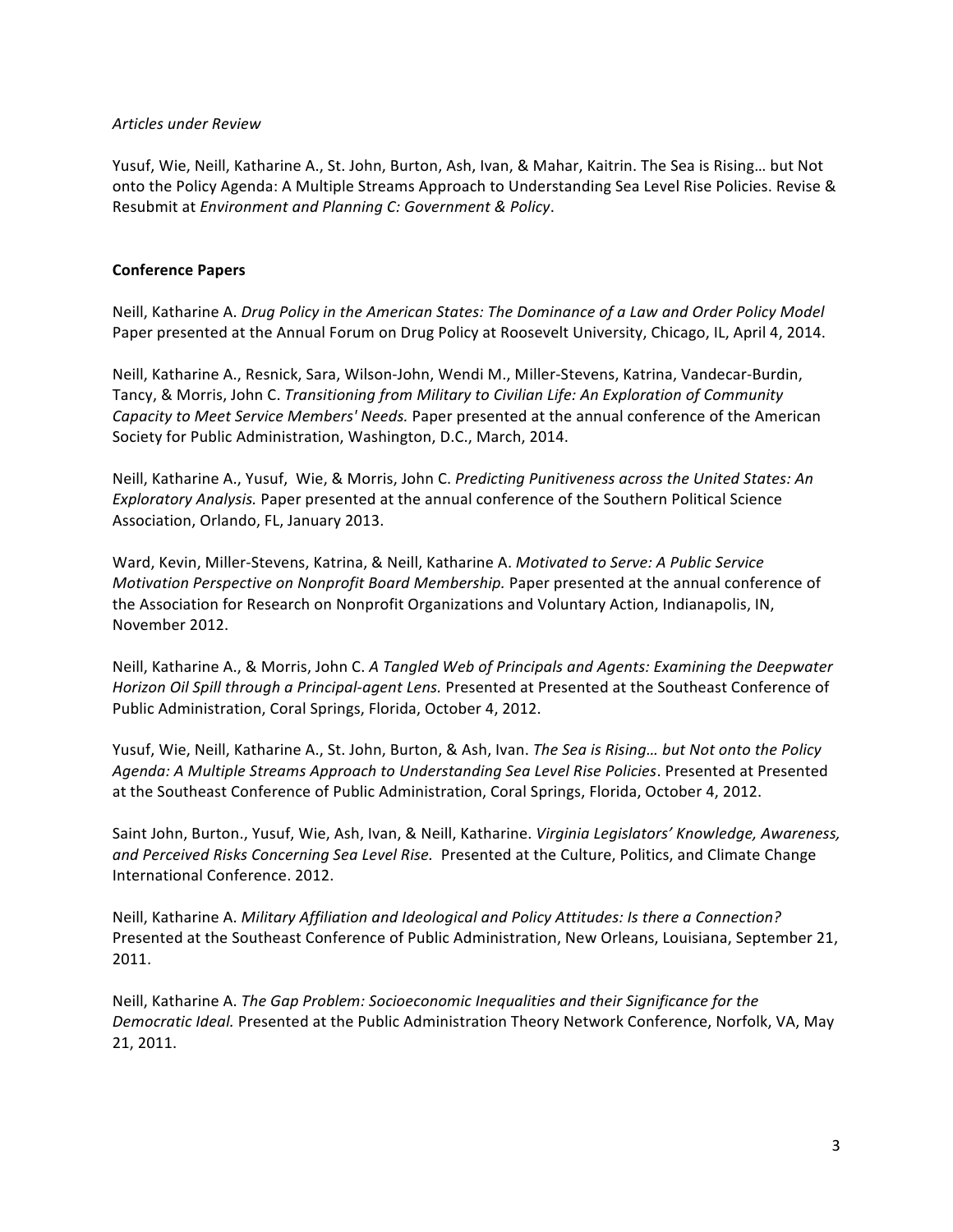Neill, Katharine A., & Morris, John C. *Examining Agency Capture through a Principal- Agent Lens: The* Case of Deepwater Horizon. Presented at the Midwest Political Science Conference, Chicago, IL, March 31, 2010.

## **Grant Projects**

January 2013-September 2013—Community capacity study funded by Fleet and Family Support Program, Hampton Roads, to determine the Hampton Roads community's ability to assist military service members as the transition out of the military.

February 2011-June 2012—Old Dominion University team project to determine the extent of Virginia lawmakers' knowledge of and concern regarding sea level rise (SLR) and how this compares to citizen awareness of the issue

## **Awards'and'Honors**

Outstanding Ph.D. Student, Spring 2014 Recipient of Wolfgang Pindur Scholarship, Spring 2009 & Spring 2012 Recipient of Simon Scholarship for Academic Performance, Spring 2011 & Spring 2012 Recipient of Hampton Roads American Society for Public Administration Scholarship, Spring 2012 Pi Alpha Alpha Honor Society Phi Kappa Phi Honors Society

# **Teaching'Experience**

*Online Course Development Assistant, Old Dominion University, Spring 2014* 

• Assisting in the development of online Master's level course in Research Methods

#### Graduate Teaching Assistant, Old Dominion University, Spring & Fall 2014

Taught independent sections of an in-person undergraduate course in Governance, Accountability, and Ethics for two semesters

# *TeachingWRelated!Professional!Development*

- Preparing Future Faculty Certificate, completed April 2014
- Center for Learning and Teaching Events, Spring 2014:
	- o Provost's Conversation on Teaching and Learning
	- o Connect with Colleagues
	- o Tired of Using Powerpoint? Try Prezi
- Graduate Teaching Assistant Institute, August 2012